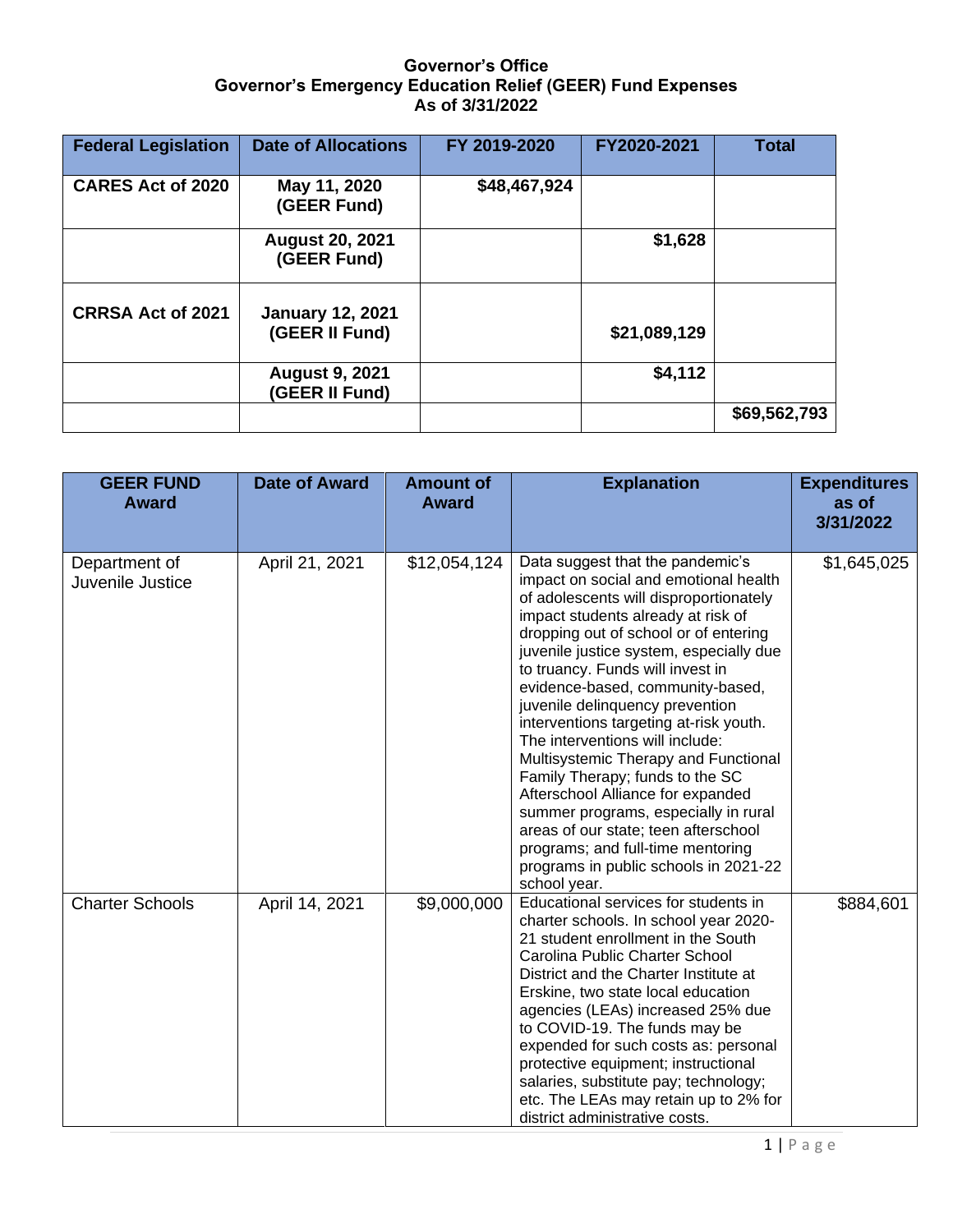| Coordinating<br>Council for<br>Workforce<br>Development<br>(Department of<br>Commerce) | April 14, 2021  | \$1,500,000 | Young adult workers, between the<br>ages of 16 and 24, who were<br>impacted by COVID-19 need<br>additional education supports and<br>career exploration. Funds will<br>implement the South Carolina<br>Workforce Journey's initiative, which<br>will provide career exploration and job<br>preparation. The initiative will employ<br>new technology to highlight current<br>and prospective career opportunities<br>and will target individuals in high<br>schools, career and technical<br>education centers, and technical<br>colleges. Funds will pay for 30,000<br>individuals to take an assessment to<br>measure soft skills and core<br>competencies for entry and mid-skill<br>jobs.<br>Note: Coordinating Council for<br>Workforce Development is a state<br>council chaired by the Secretary of<br>Commerce and includes State<br>Superintendent of Education and<br>staff, representatives from higher<br>education and business, and the<br>representatives from the Department<br>of Employment and Workforce. | \$285,000   |
|----------------------------------------------------------------------------------------|-----------------|-------------|------------------------------------------------------------------------------------------------------------------------------------------------------------------------------------------------------------------------------------------------------------------------------------------------------------------------------------------------------------------------------------------------------------------------------------------------------------------------------------------------------------------------------------------------------------------------------------------------------------------------------------------------------------------------------------------------------------------------------------------------------------------------------------------------------------------------------------------------------------------------------------------------------------------------------------------------------------------------------------------------------------------------------|-------------|
| University of South<br>Carolina                                                        | March 30, 2021  | \$6,000,000 | Establish network of eight computer<br>labs with reliable technology and<br>internet access in Columbia and<br>throughout the regional campuses of<br>the University of South Carolina,<br>which are all located within 15 miles<br>or less of a broadband desert. Labs<br>will be open at no cost and serve<br>students in K-12, in colleges,<br>especially Historically Black Colleges<br>and Universities, and the general<br>public.                                                                                                                                                                                                                                                                                                                                                                                                                                                                                                                                                                                     | \$0         |
| Department of<br><b>Social Services</b>                                                | January 5, 2021 | \$4,913,800 | Address educational needs of 600<br>foster care children and youth in<br>group homes through purchase of<br>electronic devices and increased<br>bandwidth to group homes and<br>tutoring services for children and<br>youth including special education<br>services.                                                                                                                                                                                                                                                                                                                                                                                                                                                                                                                                                                                                                                                                                                                                                         | \$116,334   |
| <b>SC Technical</b><br>College System                                                  | January 5, 2021 | \$8,000,000 | Provide short-term training programs<br>for 3,100 adults attending state's<br>technical college system. Funds may<br>be used to defray costs of tuition,<br>fees, textbooks, and materials up to                                                                                                                                                                                                                                                                                                                                                                                                                                                                                                                                                                                                                                                                                                                                                                                                                             | \$7,967,705 |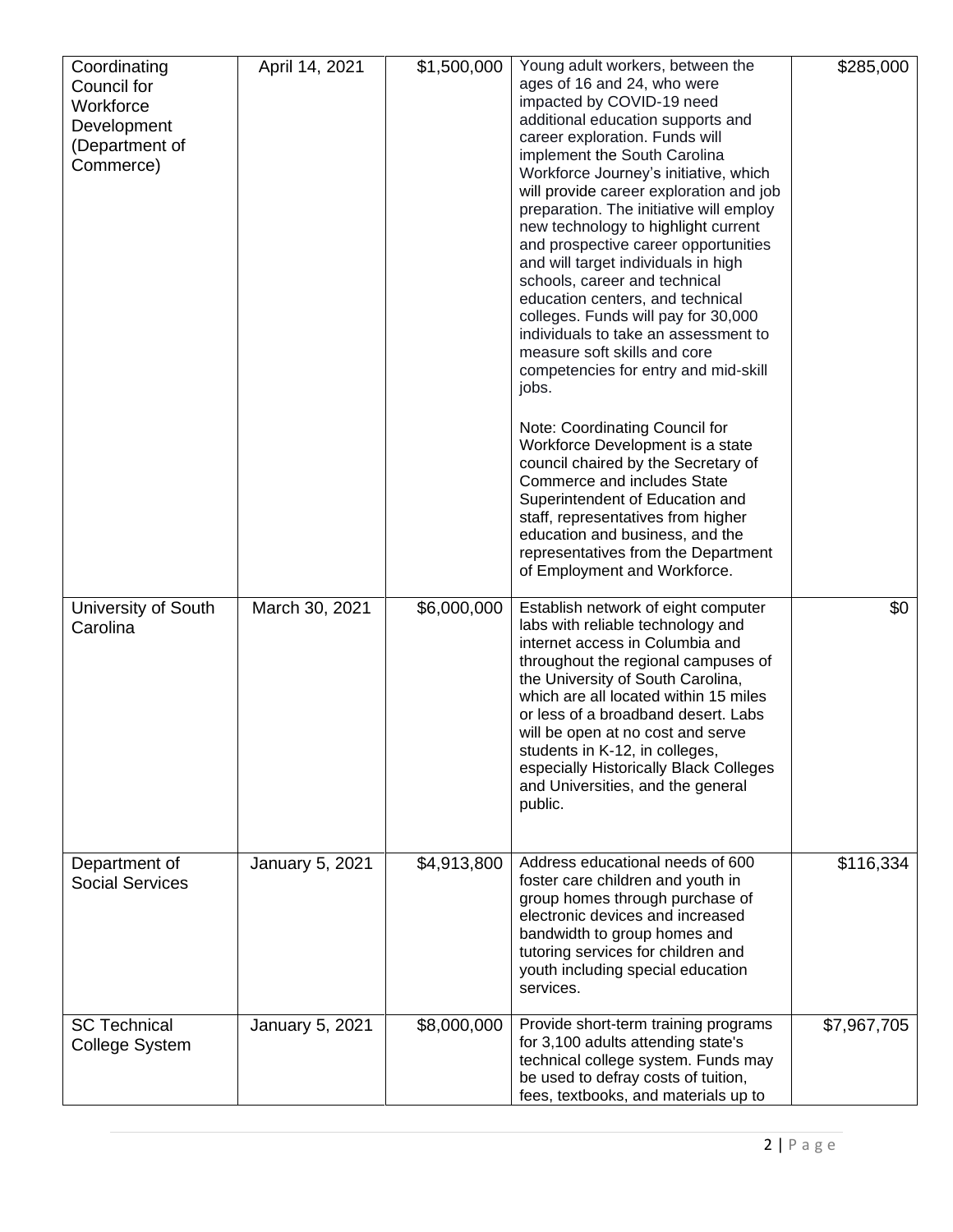|                                                     |                        |              | \$5,000 per participant. No funds are<br>used for administrative costs.                                                                  |              |
|-----------------------------------------------------|------------------------|--------------|------------------------------------------------------------------------------------------------------------------------------------------|--------------|
| <b>Office of First Steps</b><br>to School Readiness | <b>January 5, 2021</b> | \$5,000,000  | Provide in-person expanded day or<br>summer programs in private providers<br>for four-year-olds eligible for the full-<br>day 4K program | \$3,985,094  |
| SC Department of<br>Education *                     | January 5, 2021        | \$2,000,000  | Provide in-person expanded day or<br>summer programs in public schools<br>for four-year-olds eligible for the full-<br>day 4K program    | \$1,157,472  |
| <b>TOTAL</b>                                        |                        | \$48,467,924 |                                                                                                                                          | \$16,041,231 |

**\***One school district provided expenses that were then cancelled when the district stopped offering classes, which accounts for the \$20,244 difference between prior report

Note: The Office of the Governor has contacted agencies to determine if there is a need to adjust the awards.

## **GEER Fund Total Budget: \$48,469,552 Awards: \$48,467,924 Expenditures: \$16,041,231**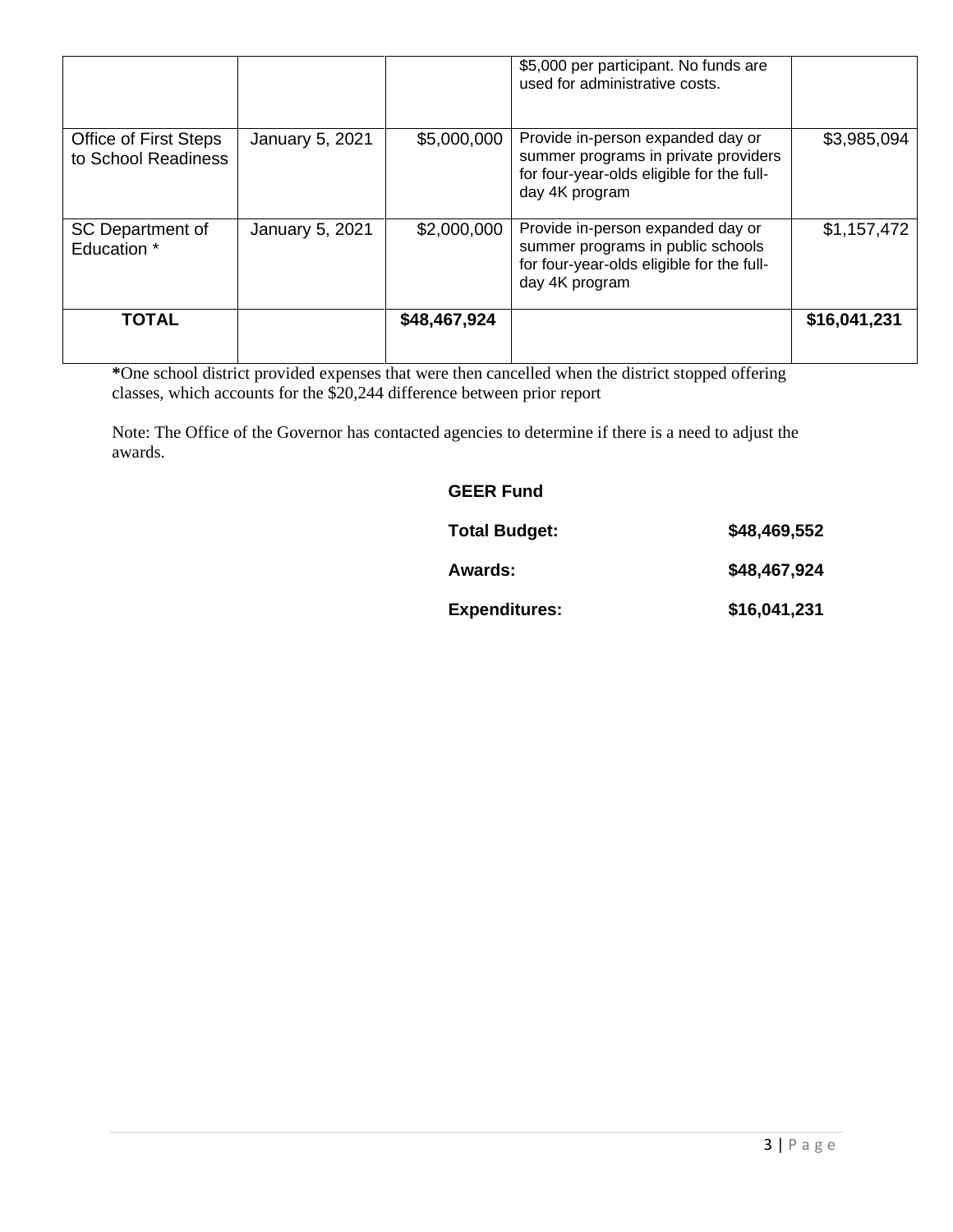| <b>GEER II FUND</b>                          | <b>Date of Award</b> | <b>Amount of</b><br><b>Award</b> | <b>Explanation</b>                                                                                                                                                                                                                                                                                                                                                                                                                                                                                                                                                                                                                                                                                                                                                                                                                                                                                                                                                                                                                                                                                                                                     | <b>Expenditures</b><br>as of<br>3/31/2022 |
|----------------------------------------------|----------------------|----------------------------------|--------------------------------------------------------------------------------------------------------------------------------------------------------------------------------------------------------------------------------------------------------------------------------------------------------------------------------------------------------------------------------------------------------------------------------------------------------------------------------------------------------------------------------------------------------------------------------------------------------------------------------------------------------------------------------------------------------------------------------------------------------------------------------------------------------------------------------------------------------------------------------------------------------------------------------------------------------------------------------------------------------------------------------------------------------------------------------------------------------------------------------------------------------|-------------------------------------------|
| <b>SC Technical</b><br>College System        | July 30, 2021        | \$4,000,000                      | As of July 30, 2021, \$7.5 of the \$8.0<br>million awarded to SC Technical<br>College System had been obligated.<br>To finish the fiscal year and continue<br>providing short-term training<br>programs for adults, an additional<br>\$4.0 million was awarded to the SC<br>Technical College System to cover<br>the cost of the training. Funds may be<br>used to defray costs of tuition, fees,<br>textbooks, and materials up to \$5,000<br>per participant. No funds are used for<br>administrative costs.                                                                                                                                                                                                                                                                                                                                                                                                                                                                                                                                                                                                                                         | \$0                                       |
| <b>SC Technical</b><br><b>College System</b> | November 3,<br>2021  | \$17,093,241                     | Efforts initiated with GEER funds for<br>short-term training programs is<br>extended and expanded due to the<br>demand created by the pandemic.<br>These funds will be used for a new<br>workforce scholarship "pilot" program<br>at South Carolina's 16 technical<br>colleges designed to address the<br>historic labor crisis affecting<br>employers in all sectors of the<br>economy. This initiative will be called<br>the Workforce Scholarships for the<br>Future. The scholarships will cover<br>the cost of tuition and required fees at<br>any technical college in the state for<br>any adult or recent high school<br>graduate pursuing an associate<br>degree or industry credential in high-<br>demand careers like manufacturing,<br>health care, computer science and<br>information technology,<br>Scholarship recipients will be required<br>to maintain a 2.0 grade point average<br>and complete one of the following<br>requirements:<br>Complete 100 hours of<br>voluntary time to a nonprofit or<br>public-service organization; or<br>Are employed; or<br>Take a financial literacy course<br>offered at the technical college. | \$0                                       |
| <b>TOTAL</b>                                 |                      | \$21,093,241                     |                                                                                                                                                                                                                                                                                                                                                                                                                                                                                                                                                                                                                                                                                                                                                                                                                                                                                                                                                                                                                                                                                                                                                        | \$0                                       |